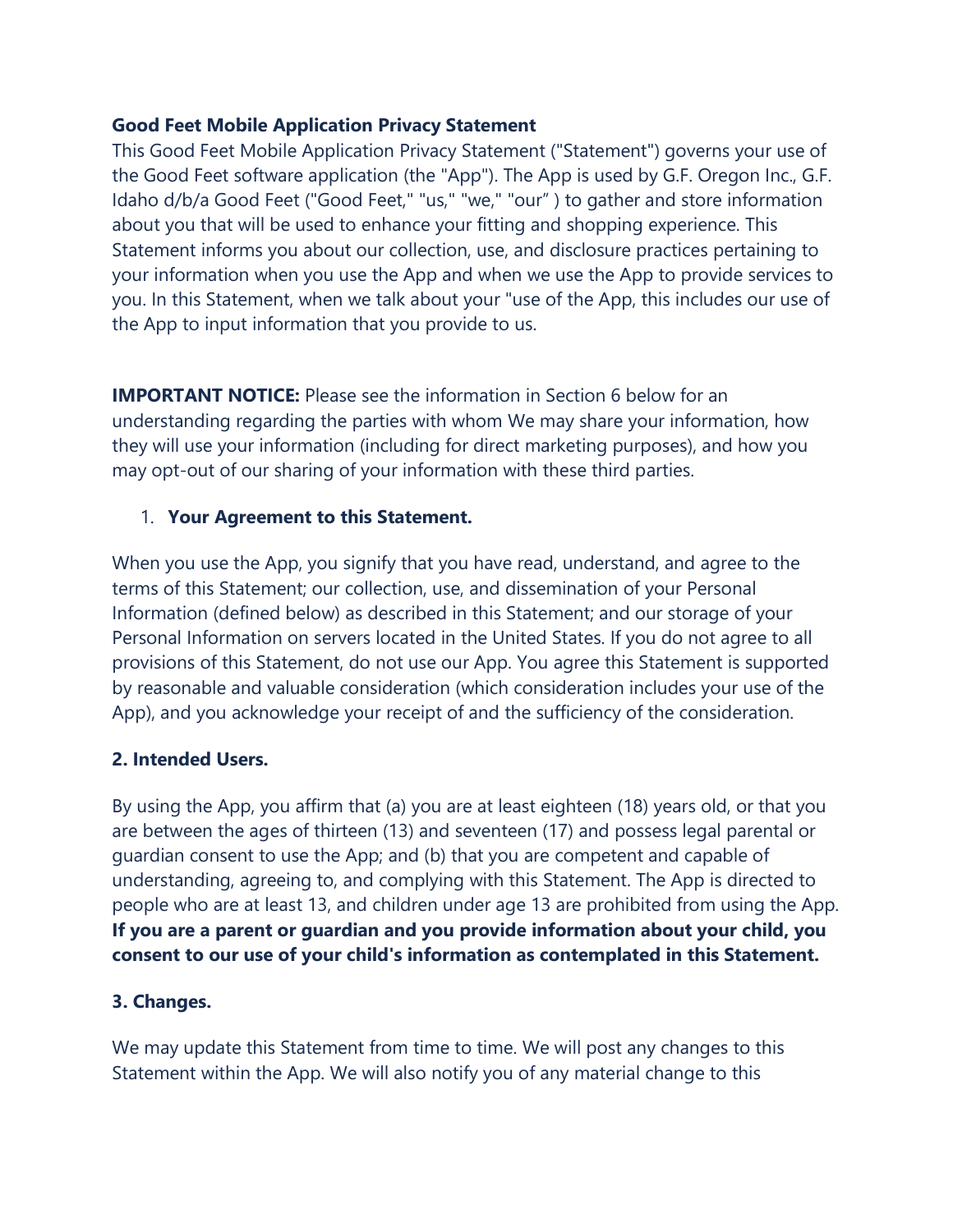Statement if we are required by law to do so. Any change to this Statement will apply to the information collected after the date on which we post the updated Statement.

### **4. Information Collected.**

When you use the App, you will be asked to provide us with information that personally identifies you ("Personal Information"). **You are never under any obligation to provide us your Personal Information.** If you choose not to provide Personal Information, however, you may not be able to enjoy certain benefits of the App. **When you do provide Personal Information to us, you are authorizing us to use that Personal Information in accordance with the provisions of this Statement and to store the Personal Information on servers located in the United States.** 

Personal Information includes the following categories of information: (a) You will be asked to provide your full name, mailing address, email address, telephone number, shoe size, birth month and day (but not birth year), and age range. If you choose to provide this information to us, it will be entered into the App and stored and used in accordance with this Statement; and (b) you will be asked to provide information related to the reason for your visit, such as how you learned about us, Whether you have been fitted before, what products you are currently using, what products you purchased or tested in the past, and your discomfort level. If you choose to provide this information to us, it will be entered into the App and stored and used in accordance with this Statement. You may not enter any information other than the information set forth above into the App.

**5.1 Personal Information, Generally**. When you give us your Personal Information, we will use it for the express purpose stated when we ask for such Personal Information; to enhance your fitting and shopping experience; to assist you during future visits to our store; to contact you regarding the App or your visit, and/or to provide required notices.

**5.2 Use of Personal Information for Marketing Purposes.** We may use your name, mailing address, and/or email address to contact you for marketing purposes. For example, we may send you information regarding promotions or events or new products or services that may be of interest to you. At any time, you may request that we stop contacting you for marketing purposes by sending an email with your request to: [clientcareadvocate@goodfeetnw.com.](mailto:clientcareadvocate@goodfeetnw.com)

If we send you marketing emails, we will provide you with an unsubscribe mechanism to opt-out of receiving future marketing emails. It you request that we not contact you for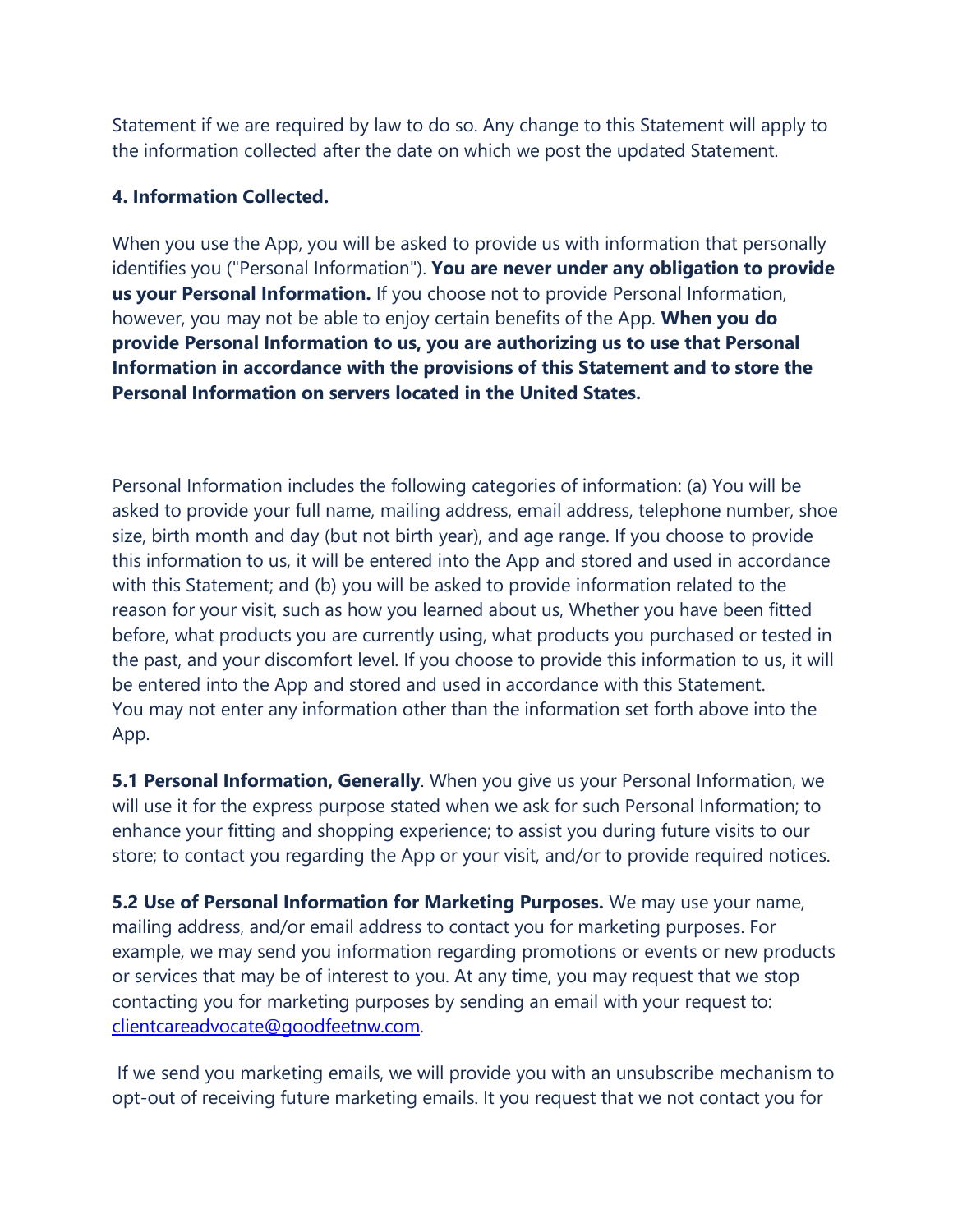marketing purposes (either by using the unsubscribe mechanism or by sending us an email), we reserve the right to contact you for non-marketing purposes, such as to provide required notices or respond to your inquiries. Please see important information below regarding our parent company, Good Feet Worldwide LLC. Dba The Good Feet Store, with whom we share your Personal Information for its direct marketing purposes. And please note that if you request that we not contact you for marketing purposes (either by using the unsubscribe mechanism or by sending us an email), you will still also have to separately request of our parent company that It stop sending you marketing communications in order to stop receipt of the same. Similarly, if you request of our parent company that it stop sending you marketing communications, you will continue to receive marketing communications from us unless you request of us that we stop sending you such communications.

# **5.3 Other Uses of Personal Information.**

We may use your Personal Information to customize and tailor your experience using the App and shopping in our stores, and to analyze purchase history and trends and demographic data (including analyzing your data aggregated with our other customers' data). We also use Personal Information as described elsewhere in this Statement.

### **6. Information Shared with Third Parties.**

Except as expressly provided below, we will not share your Personal Information with any third parties. We may provide your Personal Information to third parties as follows:

**6.1** We may give your Personal Information to third-party service providers who assist us by performing services related to our operation of the App (such as hosting, data storage, and security) and performing certain marketing on our behalf. These third-party service providers are not authorized to use your Personal Information in any way other than as described in this Statement and are required to keep your Personal Information confidential.

**6.2 UNLESS PROHIBITED BY LAW, WE MAY SHARE YOUR PERSONAL INFORMATION WITH OUR PARENT COMPANY, THE GOOD FEET STORE, SO THAT IT MAY SEND YOU MARKETING COMMUNICATIONS PROMOTING ITS PRODUCTS AND SERVICES. However, at any time, you may contact us to request that we not share your Personal Information with our parent company for its direct marketing purposes.**

**6.3** Good Feet, our parent company, and/or our third-party service providers may disclose your Personal Information if they believe in good faith that disclosure is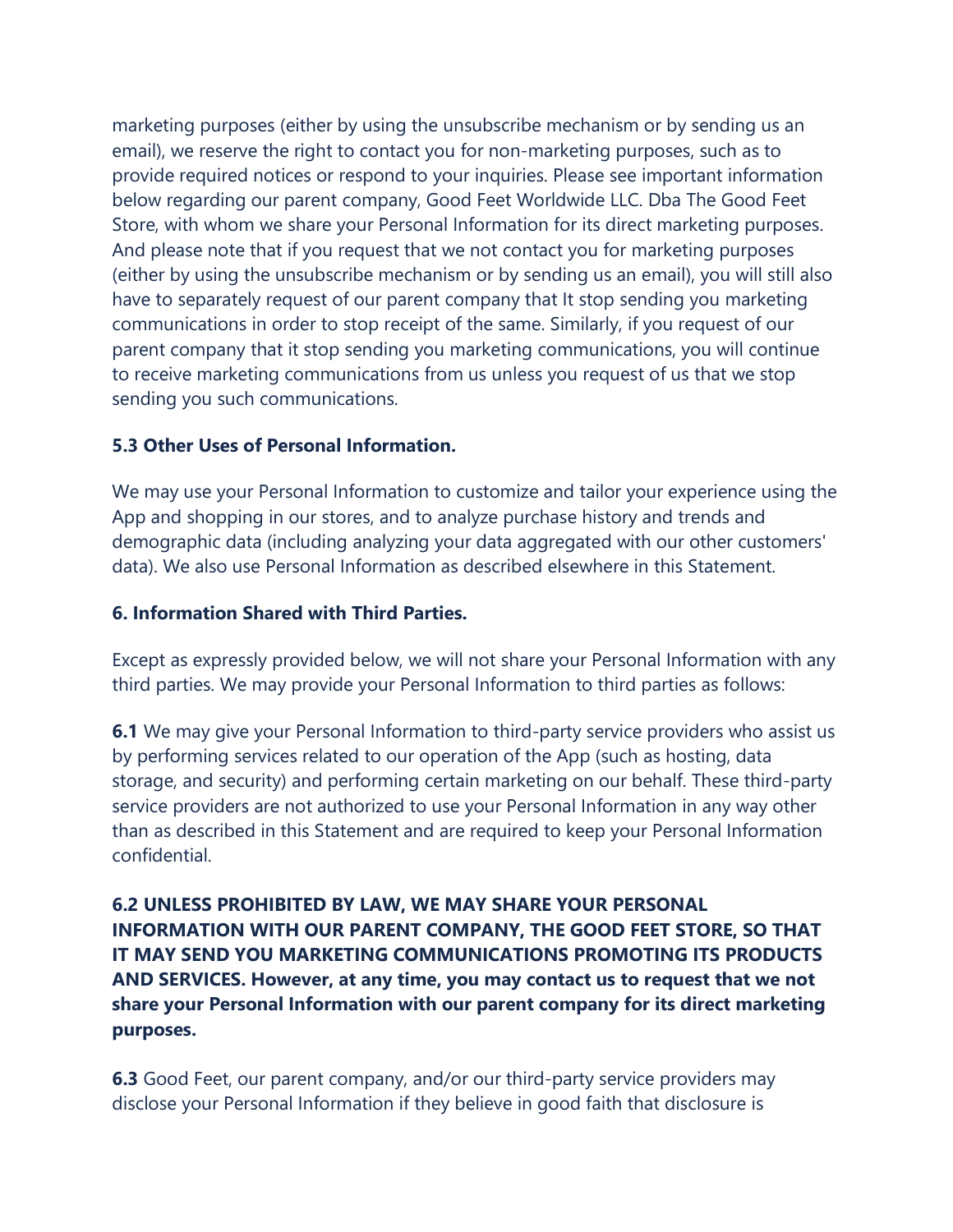necessary to protect their rights or property, to protect the rights or property of others, to protect your safety or the safety of others, to defend against legal claims, to take action regarding illegal activities or suspected fraud, or to comply with a law, rule, regulation, subpoena, court order, search warrant, or similar legal process.

**6.4** Good Feet, our parent company, and/or our third-party service providers may transfer your Personal Information to another entity it they are involved in a merger, acquisition, reorganization, restructuring, or other sale or transfer of all or any portion of their assets or business. Unless you consent otherwise, your Personal Information will remain subject to the terms of this Statement, even after the transfer. However, any Personal Information you provide after the transfer will likely be subject to a new privacy statement, and you should review that statement.

#### **Controlling Your Information; Opt-Out Rights.**

**7.1 Stop Marketing Communications.** See Section 5.2 above regarding how to unsubscribe from future marketing communications from us.

**7.2 Review and Modification of Personal Information;** Deleting Personal Information. You can review or modify the Personal Information you have provided to us by contacting us at *clientcareadvocate@goodfeetnw.com*. If you would like us to delete some or all of your Personal Information from our databases, you must contact us at [clientcareadvocate@goodfeetnw.com.](mailto:clientcareadvocate@goodfeetnw.com) Upon receipt of your request to delete your Personal Information from our databases, we will use commercially-reasonable efforts to remove your Personal Information from our databases; however, it may be impossible to remove residual Personal Information (see more information about this in Section 8), in which case we will retain your Personal information in accordance with our policy described in Section 8. Please note that all features and benefits of the App may not function properly or be available to you if we remove any or all of your Personal Information from our databases.

**8. Retention and Storage.**

We may retain all Personal Information in our databases until you contact us and ask that we remove such information, unless applicable law requires otherwise. Please note that even after you ask us to remove your Personal Information from our databases, it may be impossible to remove some Personal Information, such as information tracked in our web server log files and information that may reside in backup files. Further, we may retain Personal Information to comply with applicable laws, rules, and regulations; to prevent